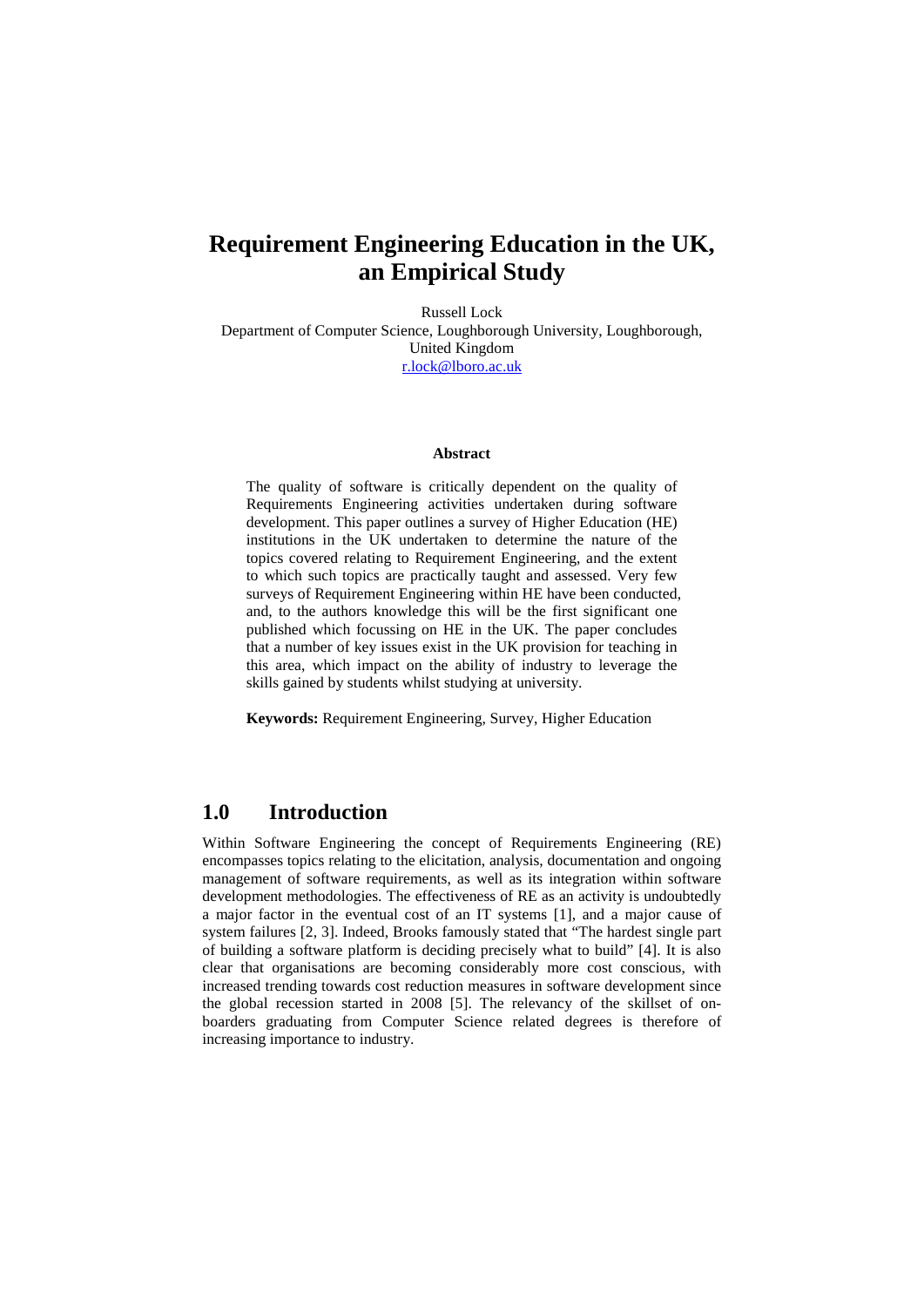The principle objective of the research is to investigate the state of Requirement Engineering within Higher Education (HE) for Computer Science in the UK, in order to determine to what extent it supports the needs of graduate employers engaged in in RE activities. In order to achieve this, a survey was developed for HE to determine whether RE was explicitly taught as a topic and, if so, the subjects it included, the depth of coverage, how it was taught, and how it was assessed.

The structure of the paper is as follows. Previous research relating to HE surveys and curriculum design will be explored, along with an examination of current best practice for the teaching of Requirements Engineering in Higher Education, from a pedagogical perspective, and in terms of expected content and depth. The methodology for the survey will then be discussed. The key results from the survey are then examined, followed by discussion on the limitations of the research. Finally, conclusions are drawn on the research conducted.

### **2.0 Background**

Theory on the Diffusion of Innovations [6] emphasises the importance of five key characteristics in relation to the rate of uptake for technology: relative advantage, compatibility, complexity, trialability and observability. While HE cannot ensure comprehensive understanding of the five characteristics outlined by Rogers in relation to techniques in every industry, it can cover generic usage. It is also arguable that the strategic alignment of an organisation to the benefits of new approaches is an important consideration [7]. Through the material taught to undergraduate students, the skillset of graduate on-boarders can impact on the uptake of new techniques by industry. Further, beyond mainstream commercially accepted techniques the introduction of students to cutting edge processes / techniques can be achieved from a pedagogical viewpoint through the use of approaches such as Research Informed Teaching, which is explored later on.

The work of Boyle [8] concluded that Computer Science as a discipline is currently in a pre-paradigmatic state, a concept developed by Kuhn [9] , which may partially explain the opposing views held by academics on the content of the Computer Science Syllabus for HE. The differing opinions on Computer Science Syllabus design certainly cannot be considered a recent one, with Denning [10] reporting in 1985 similar conclusions relating to the lack of taught material on (then) new topics such as relational databases and the needs of industry. In terms of the overall syllabus for CS the comparative analysis of curriculum developments composed by Glass [11] in 1992 indicated recognition of the importance of both SE and RE as topic areas for CS from a relatively early point in the disciplines development. However, the majority of studies on CS syllabus design continue to place the most emphasis on programming language provision rather than on aspects of the syllabus relating to RE or SE in general.

Lethbridge [12] surveyed 168 software professionals to determine whether the university curriculum they were taught covered the materials needed for their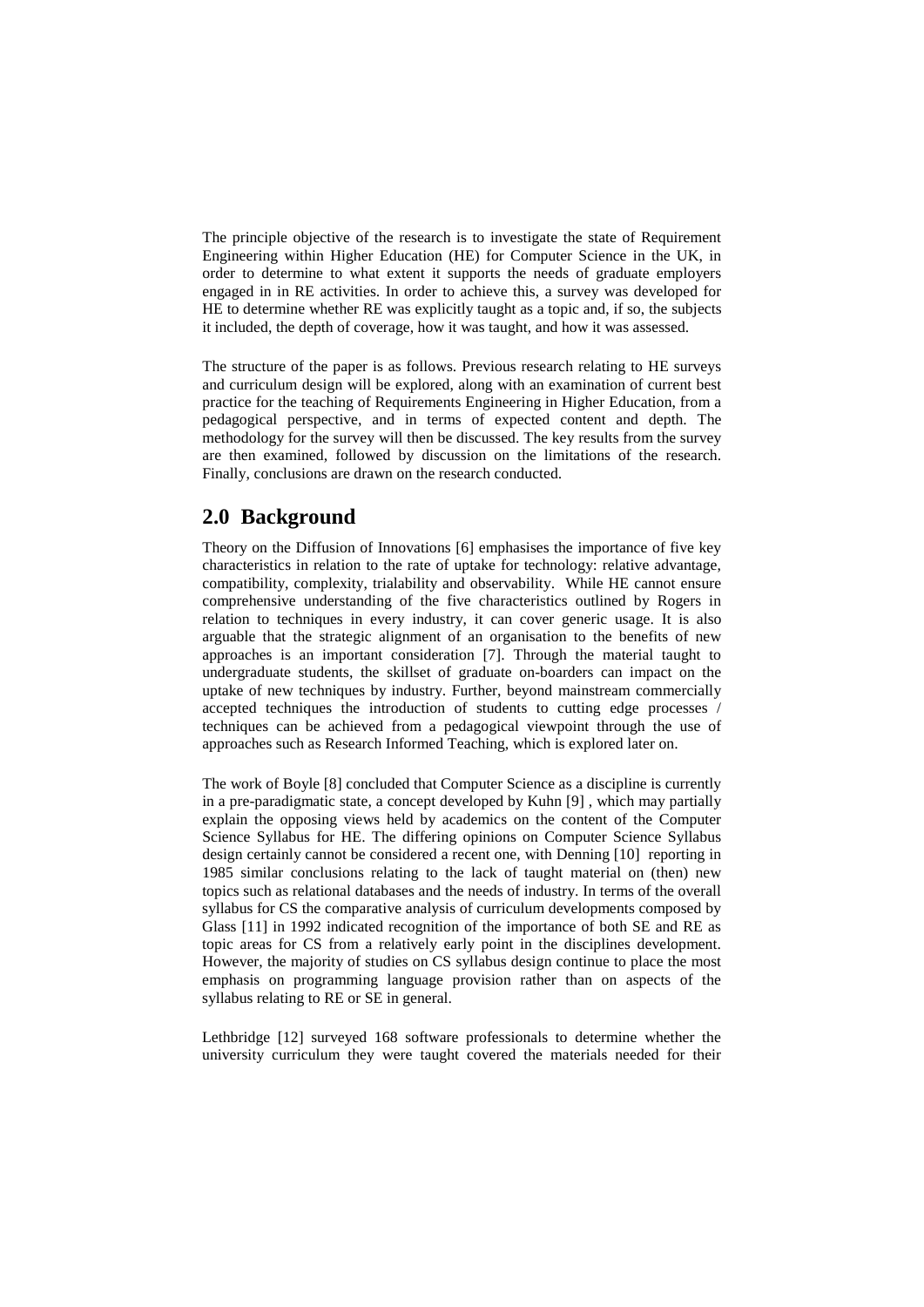current software engineering jobs. The study highlighted key areas of shortfall for teaching in Computer Science, namely: testing, quality assurance, requirements gathering and analysis, project management, user interface design and configuration management. All of these topics relate to Software Engineering, and many of them to Requirement Engineering. This paper highlights that many of these gaps in topic coverage still appear to exist within UK Higher Education nearly two decades later.

With regard to industry needs the work of Shaw [13] provides a fitting summary of one of the key dilemmas which face Computer Science Departments in teaching for the  $21<sup>st</sup>$  century, that:

"Universities have long felt the tension between an internal value system that emphasizes education in enduring principles and the demands of employers who want focussed training in current technology"

Although very little research exists which focusses primarily on RE education the work by Macaulay [14] is particularly interesting as it combined small scale data collection from both academic representatives and industry. While the research itself was limited in scope, the depth of skillset expected by industry proved considerably more than that provided by the participating universities with the authors noting that in future "the education of a requirements engineer will require something considerably greater than a standard twenty hour lecture course". However, in order to understand how and why topics are taught in RE it is necessary to look beyond the limited academic literature to the role of accreditation and standards bodies.

### **2.1 Accreditation and Guidance for Higher Education**

Whether discretionary or mandated within a given country universities worldwide are encouraged to abide by the requirements placed on them by accreditation bodies, and to follow the guidelines put in place by standards bodies. The following sections explore firstly the influences on curriculum design from within the UK, then at the international influence on curriculum design.

#### **2.1.1 The UK**

Within the United Kingdom while HE institutions have freedom to develop and deliver the course material they wish, however, in reality they are guided by a number of organisations, including the QAA, and for Computer Science, largely national organisations such as the BCS (British Computer Society). One aspect of the QAA's work is to publish *subject specific benchmarks* which are used as a source of information for curriculum development in HE institutions. The benchmarks indicate the core topics to be covered by UK HE institutions teaching in 59 subject areas, with compliance checked through periodic inspection by the QAA at an institutional level. The QAA benchmark for Computing [15] was last revised in 2007, and is currently in the process of being updated. Designed to provide a high level overview of topics expected to be covered, rather than a low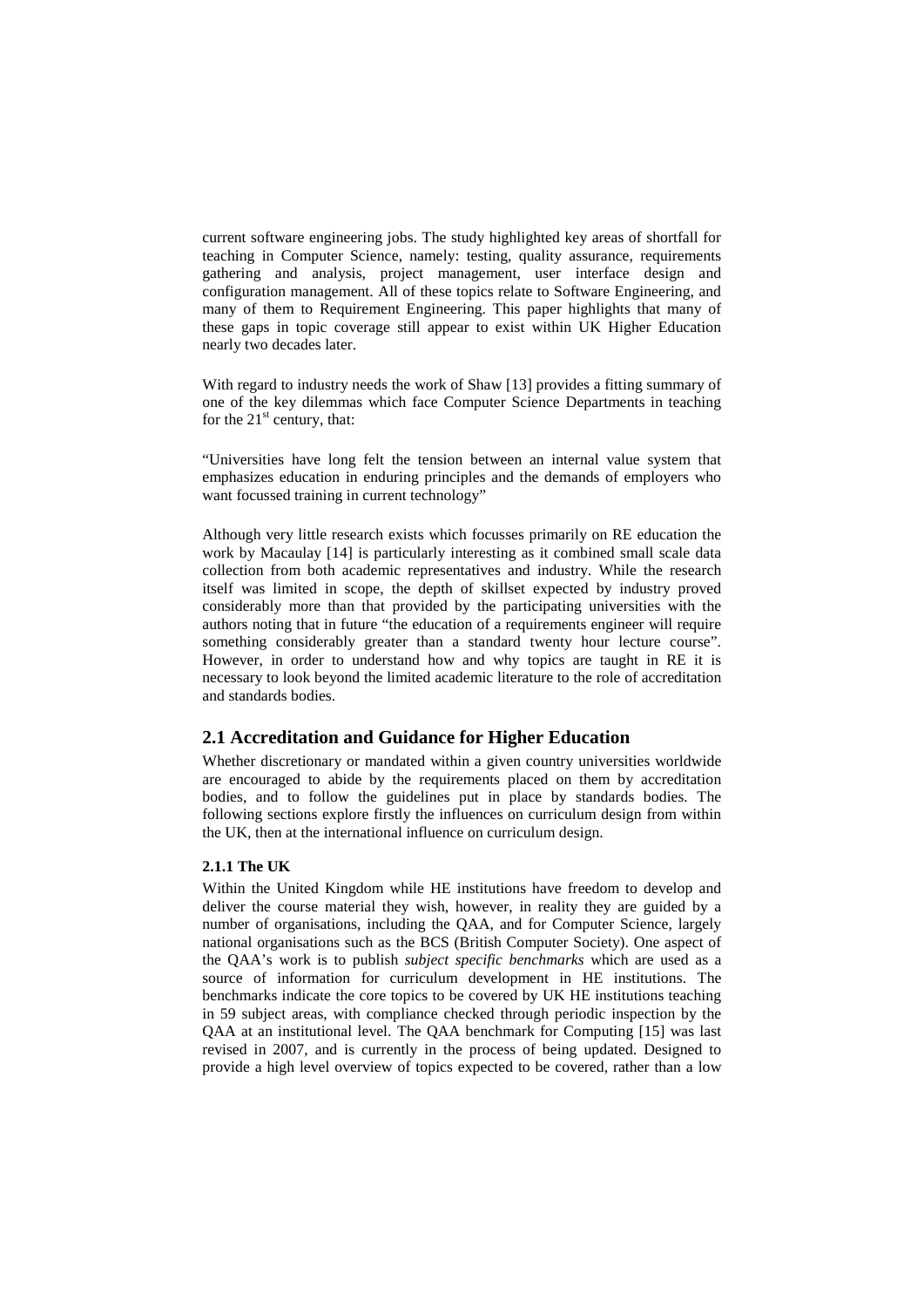level prescriptive one, the benchmark documentation as it stands has some notable issues, including:

- The fact they represent single honours Computer Science but only very briefly address the concept of joint honours programmes (ie programmes which combine multiple disciplines).
- The limited recognition of different types of single honours degree within the computing domain, such as specialisms in Software Engineering, Games development etc. (it is understood that these distinctions will be made in the revised version).
- The fact they are updated infrequently. For example, within the 2007 benchmark for Computing Grid Computing is listed as a developing technology, which has now been largely subsumed into the newer more advanced Cloud Computing paradigm.

The concept of Requirements arises nine times within the 2007 Benchmark Statement largely in terms of the concept, with specific mention of, elicitation, specification, constraints, types (functional  $\&$  non-functional) and evaluation. The benchmark is entirely technique agnostic, for example, making repeated references to the importance of modelling as a concept without mandating the use a specific approach such as the Unified Modelling Language (UML). In summary, the Computing Benchmark is not designed to give guidance on specifics, and has relatively little content to guide the preparation of materials in this area. Unlike the ACM guidance which will be explored later, the benchmarks do not give guidance on the time spent on different topics, and as such raise significant questions relating to the balance between topics in a Computer Science degree.

The BCS accredit Computer Science related degrees, largely in the UK but also overseas. Accreditation is optional for HE institutions, with periodic inspections by nominated panels of BCS members. Unlike the QAA the BCS update their documentation, which outline subject areas and procedures [16] on a more regular basis, with the most recent version being June 2015. However, the core subject areas are aligned with the QAA subject benchmarks, and as such do not add additional guidance on suitable Requirements Engineering topics.

#### **2.1.2 The Wider World**

ABET [17] are one a key provider of accreditation for Engineering related topics within North America, with over 300 accredited courses in the Computer Science domain. ABET accreditation places emphasis on the process of Higher Education effectively delegating decisions relating to the applicability of different topics to discussions between the assessor and university in question. ABET curriculum specifications are therefore brief, with an emphasis on 'design' and 'modelling' skills.

While there are a number of initiatives within Europe aimed at ensuring equivalent standards for HE these are predominantly designed to provide quality assurance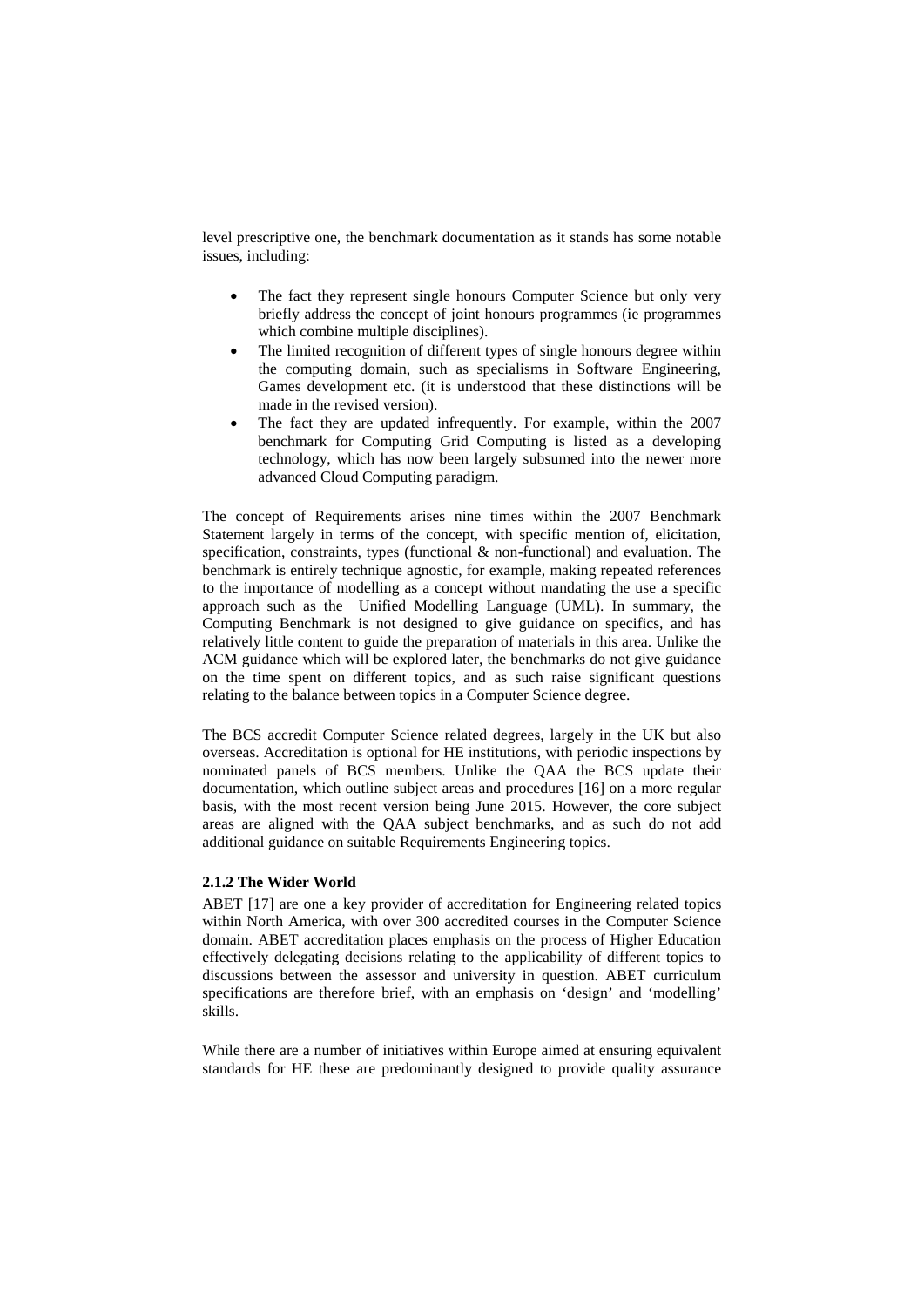rather than prescriptive subject specifications, including the Bologna Process [18], ECTS (European Credit Transfer and Accumulation project) [19] etc, which are outside the scope of this piece of research.

In terms of guidance the main sources internationally are the combined ACM/IEEE Computer Science Curricula, last updated in 2013. The curricula decomposes topics into Tier 1 (core), Tier 2 (important) and Tier 3 (elective) categories in terms of the number of hours recommended tuition. While the topic of Requirements Engineering is mentioned within the curricula the number of hours associated with it would only support a small number of lectures rather than an entire module on the subject. Much of the material listed is elective in nature, with only one hour outlined at the core Tier 1 level, and three hours at Tier 2. The quote below provides the descriptor for the core Tier 1 material expected to be covered as part of a computer science degree.

"Describing functional requirements using, for example, use cases or users stories. Properties of requirements including consistency, validity, completeness, and feasibility" - IEEE/ACM Curricula Computer Science 2013

While the descriptor above may be considered very limited, it can however be noted that many of the topics which this survey has considered broadly part of Requirements Engineering have been listed under other headings within the curricula. For example UML, which has been classed under the separate heading of data modelling.

#### **2.1.3 Summary on Accreditation and Guidance**

Given the breadth of abstract high level guidance, and the lack of detailed guidance available to universities within the UK, HE institutions are reliant on the skillset of their individual staff members, limited industry input, and that of the content of current HE oriented textbooks to determine appropriate topics. It is therefore beneficial to gather data regarding how RE material is currently taught at universities to determine the effectiveness of the approach taken by the HE sector to teaching in this area.

### **2.2 Requirement Topics**

In order to determine which topics were being taught relating to RE, and in what way they were being assessed, a list of common RE topics had to be compiled. This was achieved by analysing the sources of accreditation and guidance in the previous section, and through examination of the major topics covered by current RE/SE textbooks. The RE specific textbooks examined included the Volere technique oriented work by Robertson [20], Laplante's text [21] and the older text by Sommerville [22]. In order to determine which topics were most likely to be covered the authors did make an assumption that the majority of institutions were more likely to teach RE within combination modules that also covered SE and/or software development (an assumption which was supported by the results of the survey). As such the author would argue that lecturers would also be likely to use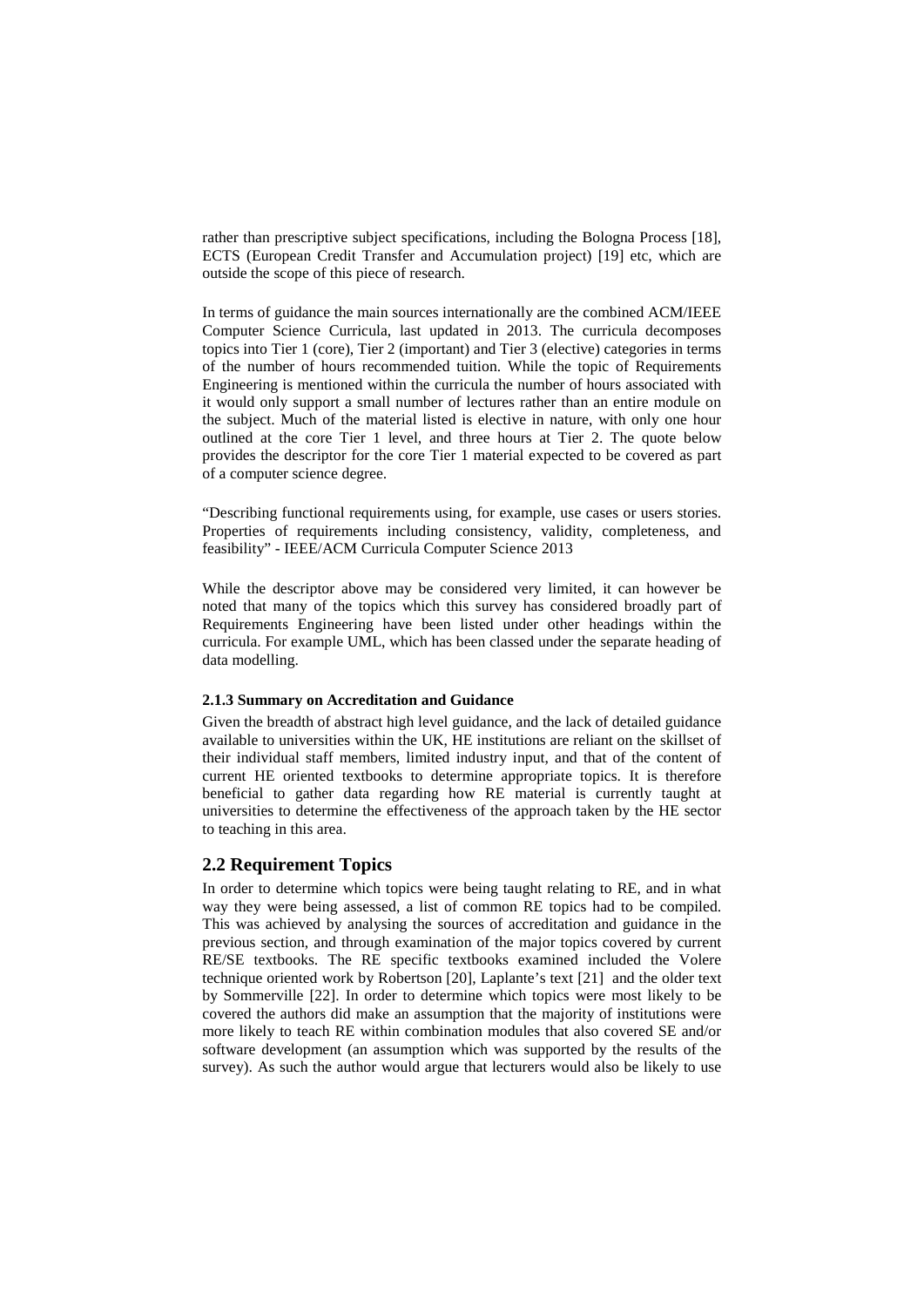general SE texts. Therefore the list was supplemented by the RE topics covered by two longstanding SE textbooks, Sommerville [23] and Pressman [24].

## **3.0Survey Methodology**

The survey data (the questions for which can be found in Appendix A), was gathered electronically, and was distributed by the CPHC (College Professors and Heads of Computing). The survey had a return rate of 43 respondents from a total of 104 potential universities. In all cases the departments represented were either Computer Science, Computing, Informatics or departments combining these with allied disciplines such as Engineering, Mathematics etc. In several instances, individuals from the same institution responded to the survey. Recipients were requested to direct the survey to the most appropriate member of staff in their department for completion. The most appropriate was deemed to be the member of staff with greatest responsibility towards assessment of Requirement Engineering within their department. Of the responses that represented multiple responses from a given institution:

- In twelve cases responses were discarded as clearly partially completed. The vast majority of these involved the completion of initial demographic question data but no further involvement (including both of the two responses from one institution).
- Contact details were available for two respondents from the same institution allowing resolution of the official response by email.
- In one case the same individual responded twice, in which case the later time-stamped response was counted.
- In three cases where the university was known, but contact details were not available the later time-stamped entry was counted.

This therefore left 26 institutions with responses that could be analysed further. Seventeen of the responding institutions reported information for their Computer Science/Computing degree scheme. A further seven reported their responses for a specialised Software Engineering degree. Of the remaining two one was Games related, the other Business related but taught by a Computing department.

The responding institutions were ranked to determine their distribution amongst Computer Science Departments in the UK, in order to check a suitable spread of responses had been received. Institutions were ranked using the Guardian 2016 subject league tables, one of the key league tables for universities within the UK. The presentation of the results shown in Figure 1 is deliberately coarse grained in order to ensure the anonymity of the universities who responded, in line with the nature of the survey. The results showed a slight skew, with the higher ranking quartiles being slightly better represented than the lower two quartiles. However, two responding institutions were unranked by the Guardian, and one was submitted anonymously.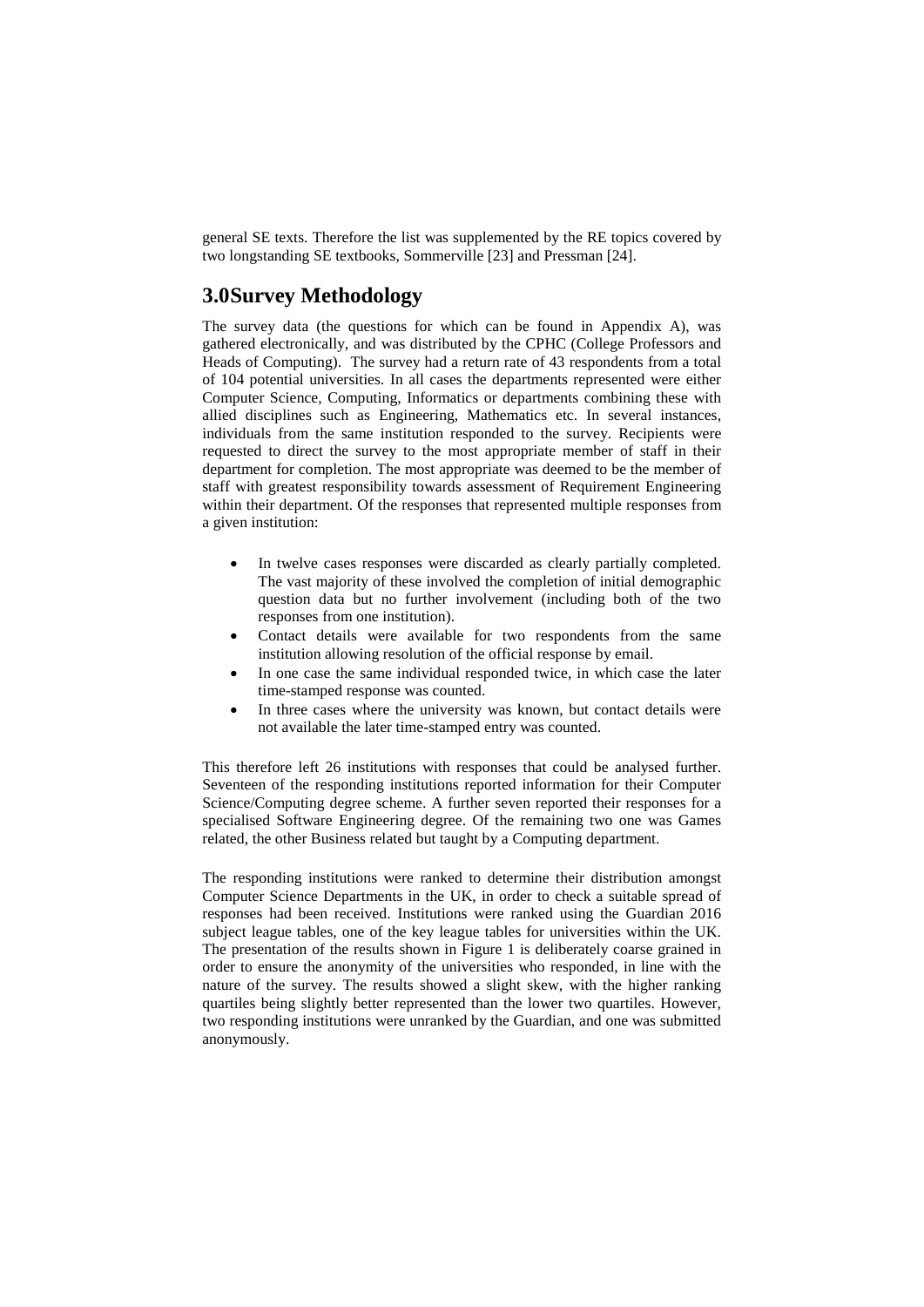

Figure 1: Responses by League Position as determined by the Guardian 2016 subject rankings

In terms of teaching approach within HE, the survey was designed to determine the mode of delivery for topics so, for example whether a given topic was being practiced within lectures, through coursework etc, or simply summatively assessed through assessment mechanisms such as exams. The survey results were processed through the IBM SPSS analytics suite, and, due to the monotonic, ordinal nature of the questions Spearman correlations were used for the correlations reported in the following section.

# **4.0Key Survey Results**

The following subsections explore the results of the data analysis relating to five key themes which emerged from the results.

### **4.1 Dedicated Requirement Engineering Modules**

Respondents were asked whether their degree scheme had a dedicated Requirement Engineering Module rather than teaching the subject within Software Engineering content, or taught in a decentralised manner throughout their programmes. 15 (58%) of the respondents reported dedicated modules for this topic. It is possible that the dedicated RE modules are more likely to be used within Software Engineering degree schemes (given their bias towards material in that sub-discipline), however a test for correlation between degree scheme and the use of dedicated RE modules showed a significant unexpected negative correlation between them (-0.52) in the data set. Information was collected within the survey relating to module titles under which RE material was taught, and while not complete in reporting (this question was optional), this showed that RE is more commonly taught under the module heading of Development, implying the bundling of Requirements-Design-Implementation within Software Engineering degree schemes rather than isolated standalone modules.

#### **4.2 Hours of Tuition**

Respondents were also asked how many hours of tuition were given for RE topics. The results showed significantly varying amounts of tuition ranging from 3 hours to 120 hours during a degree scheme with an average of 35 hours, which appears to be a slight improvement on the evidence gathered by the 1995 study by Macaulay [14].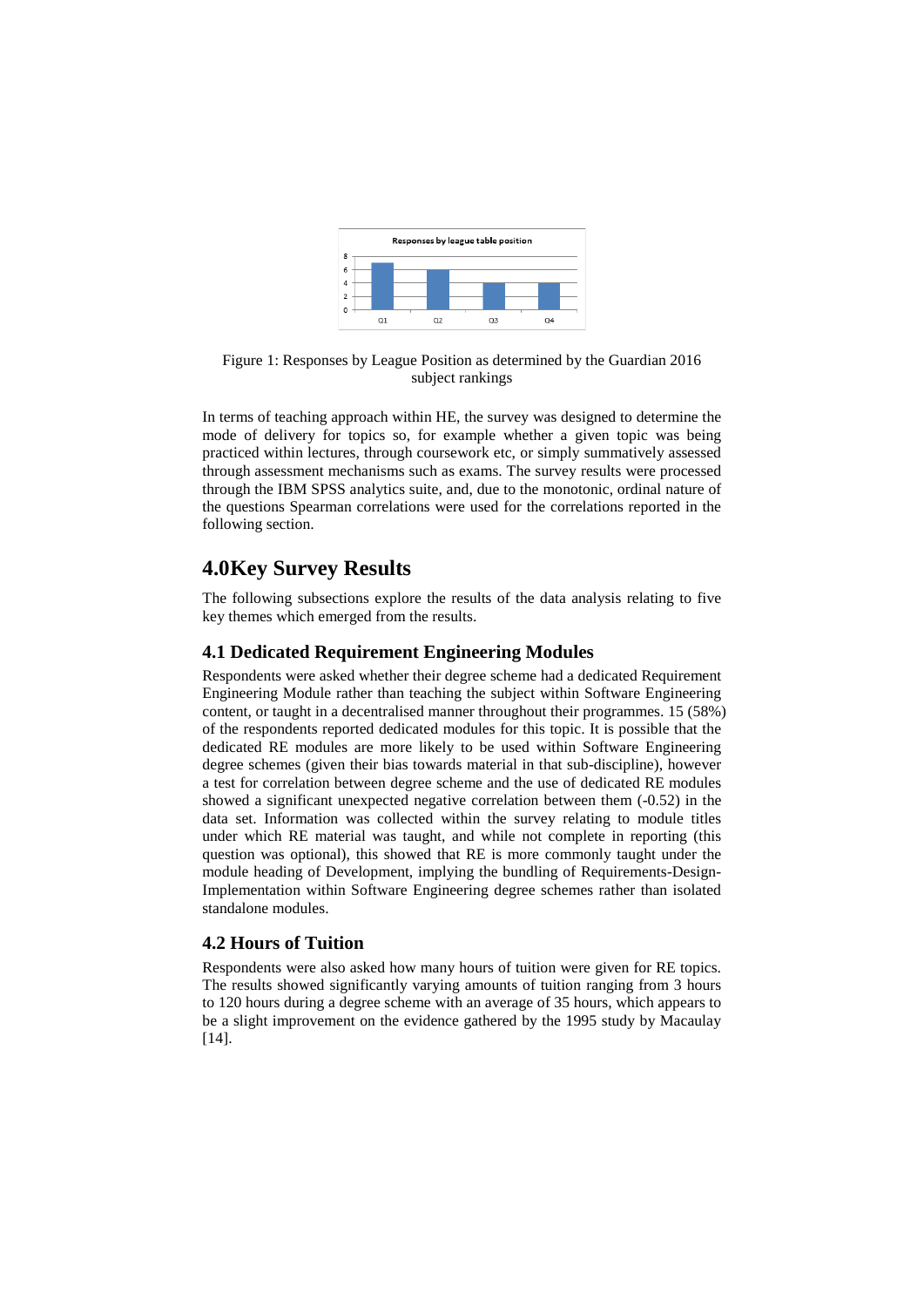While the number of hours used to teach RE related topics varies greatly between institutions, this arguably indicates discrepancies in determining the scope of RE activities within university teaching. The research by Macaulay indicates that some institutions consider transferable soft skills as part of their RE material.

### **4.3 Use of Computer Based Tools**

All responding institutions required students to be able to write requirements. However, only 16 institutions (61%) expected students to be able to write requirements by hand, implying nearly 40% were unable to ask exam questions which required students to write software requirements. 18 (69%) used generic office software such as Excel & Word in documentation of requirements. Only 1 respondent had developed software especially for this purpose (a Volere template based electronic tool for requirement specification). 7 (26%) used industry standard tools such as IBM DOORS, Objectiver etc.

Schumann et al [25] showed that some segments of industry persist with generic tools such as Excel to document requirements. However, it is arguable that the ongoing dominance of such tools in teaching the new generation of Software Engineers is reinforcing this, rather than acting as a force for change within organisations.

#### **4.4 Research Informed Teaching**

The concept of Research Informed Teaching gained traction within academic pedagogical literature in the 1990s [26]. It promotes the use of research techniques within the classroom, and posits that undergraduate students may benefit from involvement in ongoing research activities, either through project work or through module coursework. Although not one of the key focusses of the study in question respondents were asked whether they, as the identified leader for teaching RE materials had a research background which covered these areas. Of the 29 who answer 12 stated they were working in this research area (Approximately 41%). Without further data the reason for this relatively low level of research expertise is open to interpretation, however the number of members of staff within computer science departments, coupled to the breadth of computer science as a domain of research is likely to be a factor. Regardless of the interpretation it does limit the level of Research Informed Teaching that can take place for RE teaching.

#### **4.5 Specific Topic Areas**

Respondents were asked the proportion of time spent on four key topics within Requirements Engineering, namely, Elicitation, Analysis, Specification, Verification and Management. The results showed a near even split between these for the respondents with approximately 20% of taught hours going to each of the four topics.

The topic areas generally associated with RE are therefore covered, however, the number of hours put to RE as a whole is likely to be a factor in the quality of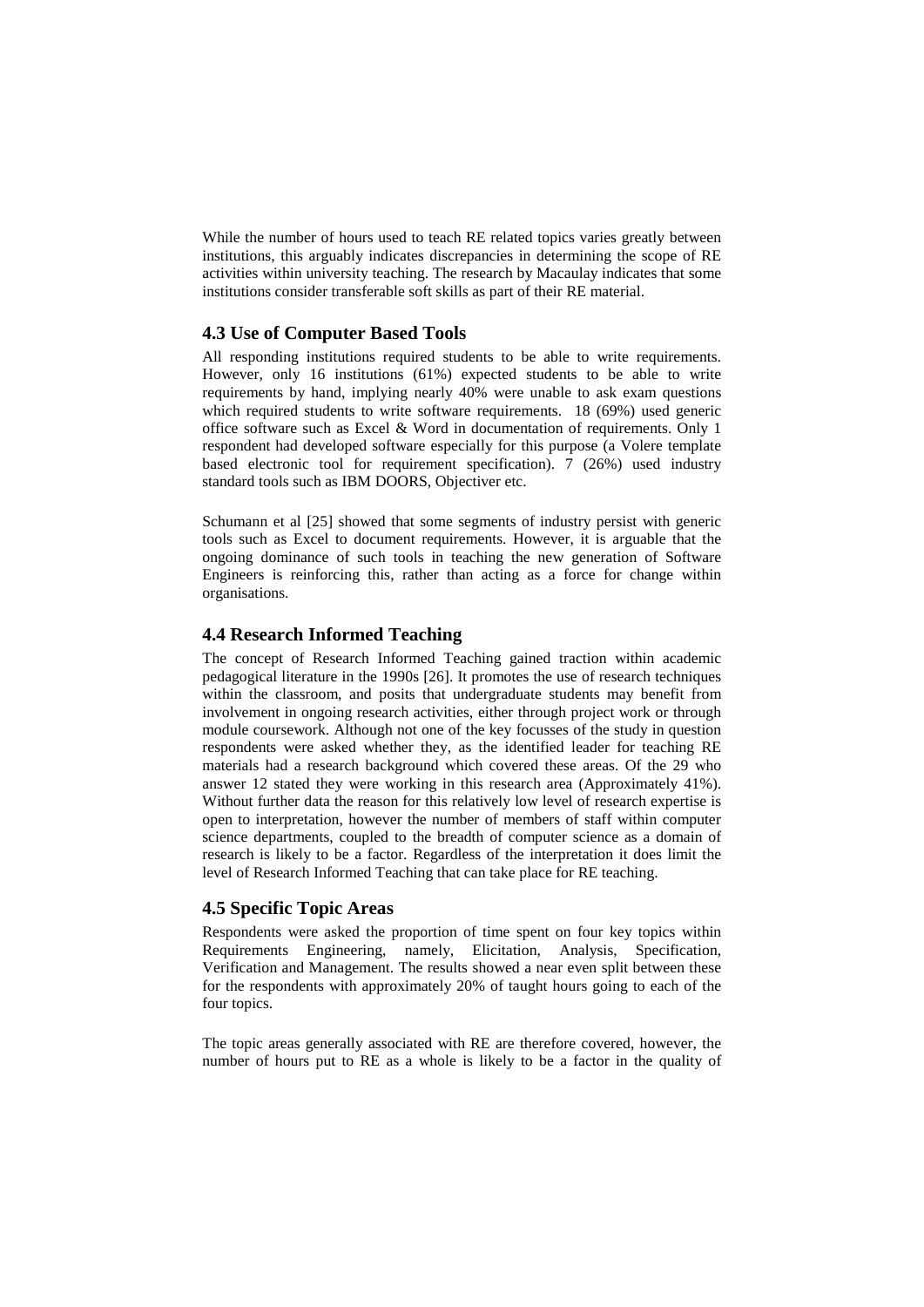learning for students on a given course, as could the techniques discussed/applied/assessed under these four headings.

In order to understand which specific techniques were being used by universities in teaching information was requested on 22 specific techniques. Rather than rely on a Boolean measure of *taught* or *not taught* information was gathered on the way in which the topics were covered, applied and assessed. In order to develop these categories some assumptions/decisions did need to be made which are outlined below:

- Not taught: While the author expected that the majority of the topics would be covered by the majority of institutions at some level, some of the techniques listed represent alternative competing ways of working, and so it is not necessarily the case that lack of coverage represents a deficiency.
- Presented in lectures: Coverage in lectures does not preclude the possibility of background reading, or materials covered through tutorials etc, however these were not listed separately as categories in order to streamline the response time for respondents.
- Practised within modules: To indicate whether the material was covered in such a way as to promote levels of learning beyond basic recall, for example through small group work, coursework etc.
- Assessed within modules: To determine whether coverage of a given topic was also covered by assessment processes. While it may seem preferable for all topics to be assessed within modules, in practice some materials may be provided for background information, or delivered by guest lecturers in such a way as to preclude assessment.
- Assessed by Exam: Exams are commonly used within Higher Education, however, their nature does prevent the practical assessment of group activities by their very nature, which are common to many Software Engineering techniques.

The measures are discrete rather than ordered, though it would be unexpected if, for example a topic was assessed but not taught. While it would have been valuable to determine the amount of time spent on the different topics, especially in the case of complex model based techniques such as UML it was not felt that respondents would be willing to enter so much data.

The results revealed a number of interesting points, which are discussed further below. An aggregated summary table of the results from the 26 respondents, converted to the percentage of respondents is shown in Table 1.

Table 1: Processed survey results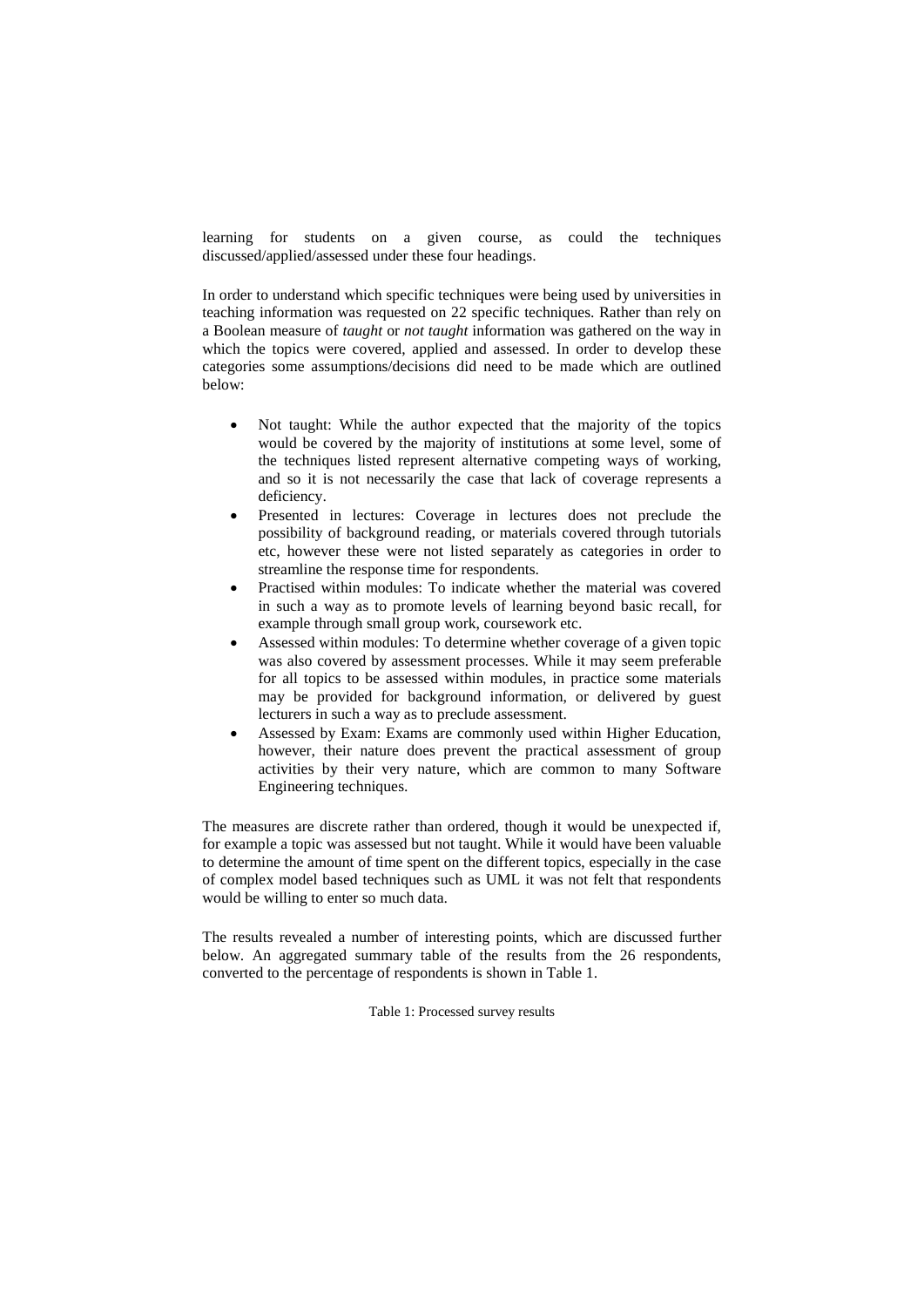| Topic / Technique              | Not<br>Taught | Presented<br>in Lectures | Practised<br>within<br>modules | Assessed<br>within<br>modules | Assessed<br>by Exam |
|--------------------------------|---------------|--------------------------|--------------------------------|-------------------------------|---------------------|
| Feasibility studies            | 27%           | 58%                      | 15%                            | 23%                           | 15%                 |
| Ethnography/Observations       | 23%           | 65%                      | $4\%$                          | 15%                           | 19%                 |
| Structured interviews and/or   | 19%           | 62%                      | 50%                            | 31%                           | $8\%$               |
| questionnaires                 |               |                          |                                |                               |                     |
| Prototyping                    | 15%           | 62%                      | 50%                            | 58%                           | 15%                 |
| Functional & non-functional    | $0\%$         | 81%                      | 73%                            | 81%                           | 42%                 |
| requirements                   |               |                          |                                |                               |                     |
| User & customer                | 4%            | 81%                      | 69%                            | 62%                           | 38%                 |
| requirements                   |               |                          |                                |                               |                     |
| System & developer             | 8%            | 77%                      | 42%                            | 50%                           | 35%                 |
| requirements                   |               |                          |                                |                               |                     |
| Requirement re-use             | 50%           | 35%                      | 12%                            | 12%                           | 12%                 |
| Scenarios                      | 19%           | 65%                      | 50%                            | 38%                           | 31%                 |
| <b>Use Cases</b>               | 4%            | 69%                      | 81%                            | 69%                           | 38%                 |
| <b>User Stories</b>            | 12%           | 65%                      | 54%                            | 46%                           | 31%                 |
| Design Patterns                | 15%           | 69%                      | 38%                            | 42%                           | 35%                 |
| Specifications (e.g. EARS)     | 42%           | 38%                      | 27%                            | 23%                           | 15%                 |
| Formal Specifications (e.g. Z) | 50%           | 38%                      | 8%                             | 4%                            | 19%                 |
| <b>UML</b>                     | 4%            | 81%                      | 85%                            | 81%                           | 58%                 |
| <b>SysML</b>                   | 69%           | 12%                      | 0%                             | $0\%$                         | $0\%$               |
| <b>GORE</b> (Goal Oriented     | 54%           | 23%                      | 12%                            | 15%                           | 12%                 |
| Requirement Engineering e.g.   |               |                          |                                |                               |                     |
| KAOS, i*)                      |               |                          |                                |                               |                     |
| <b>Risk Management</b>         | 15%           | 62%                      | 42%                            | 42%                           | 31%                 |
| <b>Requirement Standards</b>   | 31%           | 46%                      | 12%                            | 15%                           | 12%                 |
| <b>Requirement Management</b>  | 15%           | 73%                      | 42%                            | 42%                           | 23%                 |
| (e.g. prioritisation,          |               |                          |                                |                               |                     |
| traceability, change           |               |                          |                                |                               |                     |
| management)                    |               |                          |                                |                               |                     |
| <b>Requirement Quality</b>     | 62%           | 15%                      | $0\%$                          | $0\%$                         | $0\%$               |
| Gateways                       |               |                          |                                |                               |                     |
| Requirement Reviews (e.g.      | 31%           | 54%                      | 27%                            | 19%                           | 23%                 |
| Fagan reviews)                 |               |                          |                                |                               |                     |

On cursory inspection there may appear to be some anomalies in the data collected, seen with some of the less popular techniques, such as SysML, which show less than 100% if the not taught and taught columns are combined. However, there is an assumption that in a situation where the reader did not know the answer to the question they may have left it blank. These, non-responses have not been removed from the table in order that the reader can see the reported result from all respondents for any given technique. The effect of these non-responses is discussed in more detail below.

The majority of courses were found to include observational techniques such as ethnography (65%), however, the assessment of such techniques is noticeably weaker (34%). Strong industrial case studies are important in order to ground the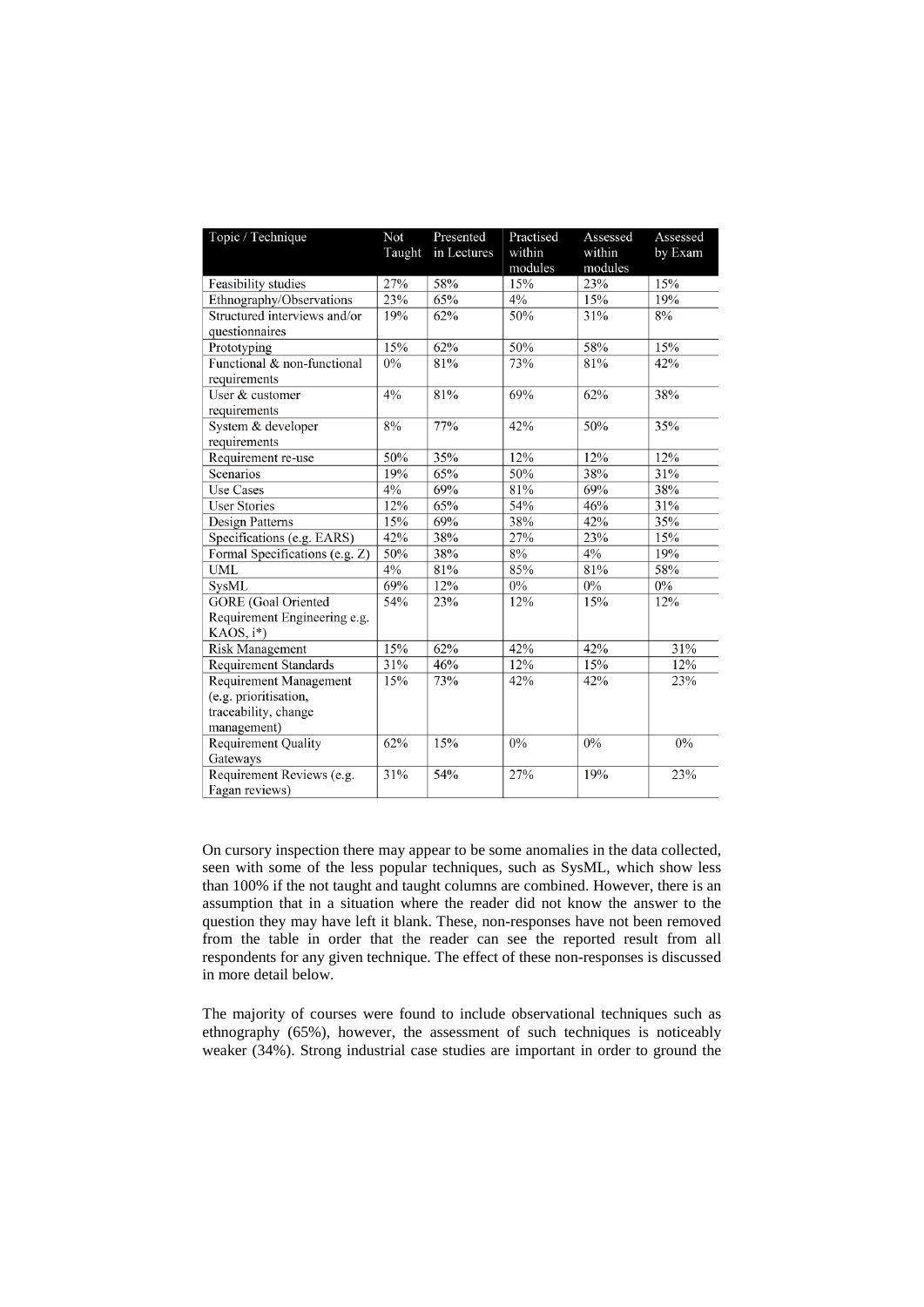theories put forward in HE [27], especially for approaches that rely on direct observation of real world issues not evident from existing documentation/models.

The concepts of functional and non-functional requirements are the only topics universally taught (these are explicitly listed in the 2007 QAA Subject Specific Benchmark for Computing) with UML, use cases and user requirements having near complete coverage across institutions. However, the complexity of UML raises concerns regarding depth of coverage when considering the average number of hours put to RE topics as a whole as discussed earlier. With the exception of UML, the Model Based Software Engineering (MBSE) approaches coverage was noticeably poorer, including approaches such as GORE. SysML in particular fared badly (69% of courses had no content on this), industry take-up of SysML has also been limited compared to UML. Further investigation into the data showed that SysML was not being used as a substitute for UML. Unless the teaching of MBSE broadens beyond UML the next generation of RE practitioners may have to rely on androgogical activities, self-interest / internal / external courses etc upon completing their on-boarding processes in order to leverage these approaches going forward. Unfortunately the shortfall in MBSE related teaching currently coincides with a global recession that has seen industry training budgets reduced or even removed unless mandated by regulatory or legal bodies [28].

One of the key roles of HE is to set the students on the path to best practice, and it is therefore surprising that the role of standards in RE does not comprise a part of nearly  $1/3^{rd}$  of the courses investigated. The results also indicated a relatively low level of teaching (half of the courses contained none) relating to re-usability, which is a concern given the recent studies on how likely organisations are to actively reuse requirements for new or modified systems [29, 30,31]

The results overall showed a role for both coursework and exams in teaching RE, however there was a clear bias in favour of coursework. However, in cases of practical techniques such as UML, prototyping and scenarios lecturers do make use of lecture based exercises in addition to coursework. For subject matter where small scale lecture based exercises cannot be constructed as easily, such as promoting standards and requirement reviews this material was mostly presented in lecture format.

In summary, it is clear that the basics of RE are being covered almost universally, however emphasis on the role of standards and reuse are weak. There may be implications for practice in terms of forming "bad habits" (ignoring standards) as well as under-emphasising the re-use organisations commonly undertake. It is also clear that when considering model based specifications there may be neither the time nor the appetite to teach languages other than UML. This in turn hinders the coverage of more recent academic advances in RE, such as the GORE based techniques which have only seen limited industrial use so far.

# **5.0Limitations and Future Work**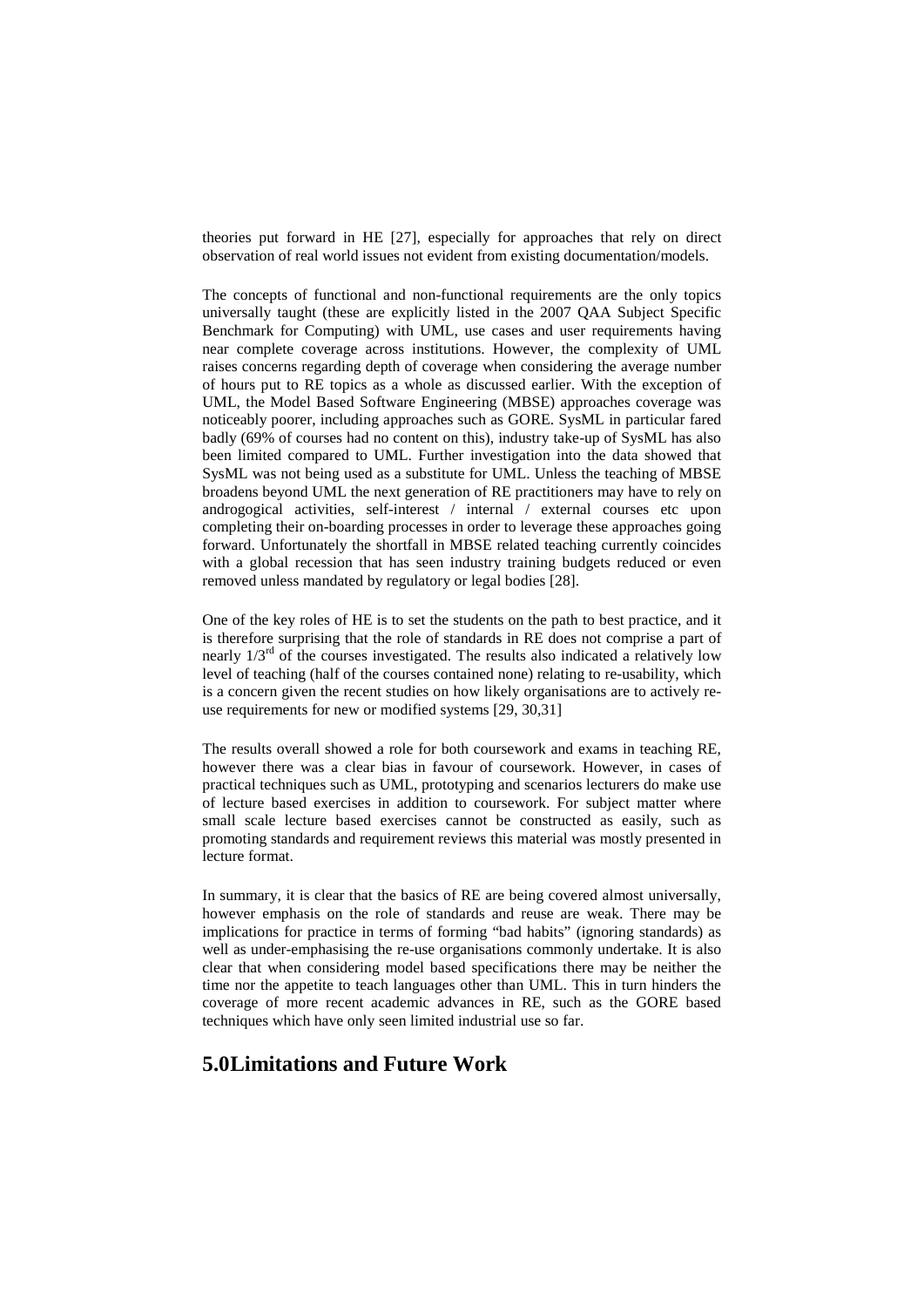While the survey was distributed to all relevant computer science departments by an established body within the Computer Science HE domain (the CPHC) the return rate was still lower than expected. As a result although the results themselves have been analysed and are valid for the responding institutions, the return rate, combined with the limited number of UK Computer Science departments (104) do mean that statistical confidence for the research findings in terms of application to the wider group of computer science departments in the UK is not ideal with a potential 16% margin of error at a 95% confidence level. One of the steps taken to increase confidence in the results shown was to map the responding institutions in terms of league table position, as outlined in the methodology section.

As part of the survey response respondents were asked if they would be prepared to take part in future communication on this issue. As a result a number of contacts have been made which could be leveraged through the development of a suitable focus group. The results also point to interesting issues relating to the need of industry to retrain incoming graduate employees to use specific software, and newer paradigms such as GORE. As such an additional survey will be created for industry to follow up these points.

# **6.0Conclusions**

In conclusion, the results of the survey highlight a number of potentially interesting issues, including the limited use of industry RE tools in use for teaching purposes, and the ongoing dominance of UML for modelling in both HE. The results also showed that the QAA 2007 subject benchmark for computing was adhered to, but that it was insufficient by itself in providing outline guidance on RE topics. The future of Research Informed Teaching in this area is also hampered by the niche nature of this topic of research. Given the importance of RE activities in keeping projects on time and in cost HE appears to be providing a broad but relatively shallow depth of teaching in this area with considerable variation between institutions.

# **7.0 Acknowledgments**

The author would like to thank the assistance of the CPHC (Council of Professors and Heads of Computing), and Prof Sally Fincher in particular for helping to disseminate the RE survey.

# **8.0 References**

- 1 Boehm B, Basili VR (2001) Top 10 list [software development]. Computer (Long Beach Calif) 34:135–137
- 2 The STANDISH Group (2013) The CHAOS Manifesto 2013.
- 3 Dorsey P (2010) Top 10 Reasons Why Systems Projects Fail.
- 4 Brooks FP. J (1987) No Silver Bullet Essence and Accidents of Software Engineering. Computer (Long Beach Calif) 20:10–19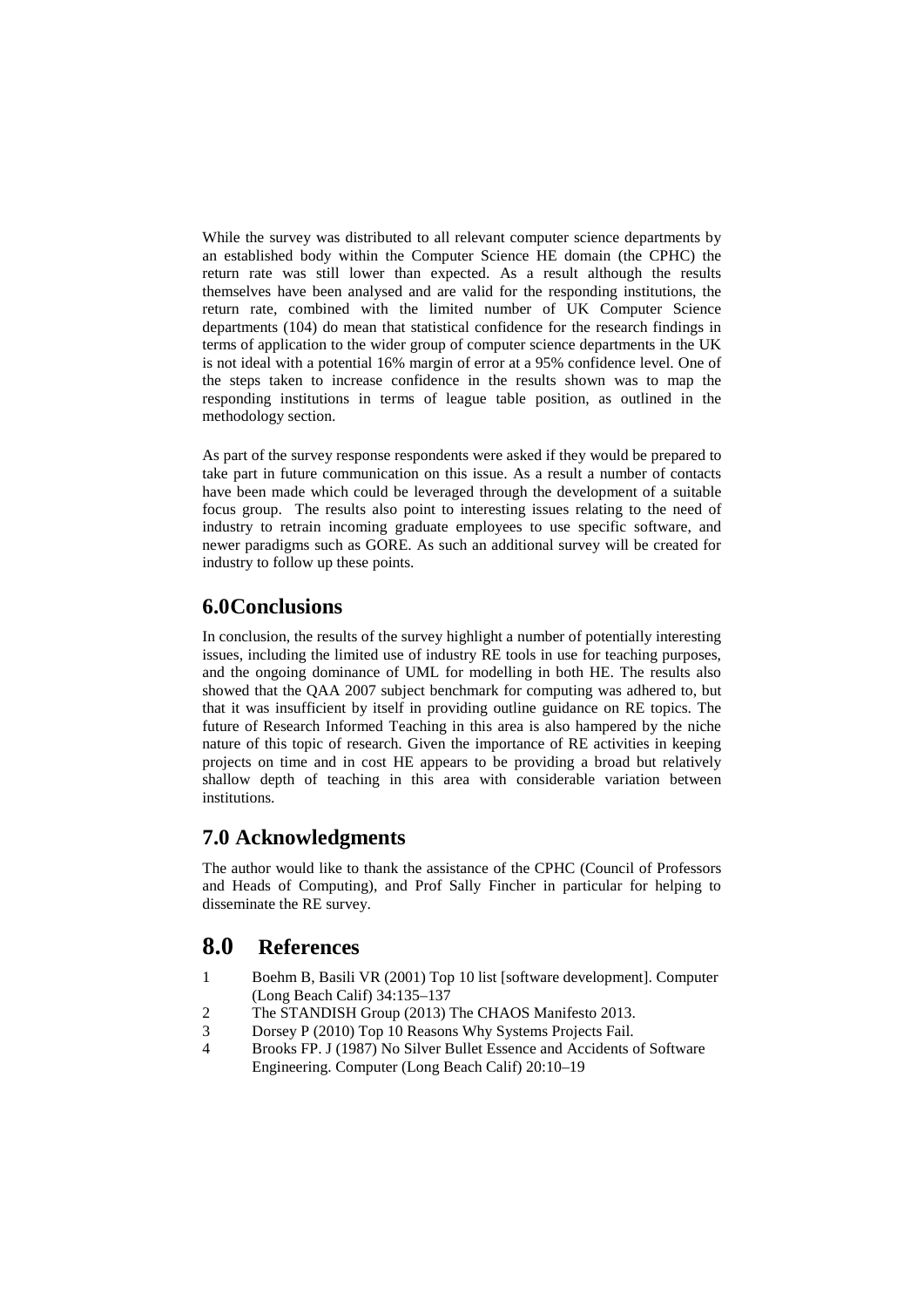- 5 Derksen B, Luftman J (2014) European key IT and Management Issues & Trends for 2014.
- 6 Rogers EM (2010) Diffusion of innovations. Simon and Schuster
- 7 Rifkin S (2001) Why software process innovations are not adopted. IEEE Softw 18:112–111
- 8 Boyle R, Carter J, Clark M (2002) What Makes Them Succeed? Entry, progression and graduation in Computer Science. J Furth High Educ 26:3– 18
- 9 Kuhn T (2012) The Structure of Scientific Revolutions, 50th Anniv. The University of Chicago Press
- 10 Denning PJ (1985) Ruminations on Education. Computer (Long Beach Calif) 18:105–110
- 11 Glass RL (1992) A comparative analysis of the topic areas of computer science, software engineering, and information systems. J Syst Softw 19:277–289
- 12 Lethbridge TC (1998) A survey of the relevance of computer science and software engineering education. In: Proc. 11th Conf. Softw. Eng. Educ. IEEE Comput. Soc, pp 56–66
- 13 Shaw M (2000) Software engineering education. In: Proc. Conf. Futur. Softw. Eng. - ICSE '00. ACM Press, New York, New York, USA, pp 371– 380
- 14 Macaulay L, Mylopoulos J (1995) Requirements engineering: An educational dilemma. Autom Softw Eng 2:343–351
- 15 (QAA) TQAA for HE The Quality Assurance Agency for Higher Education (QAA).
- 16 British Computer Society Academic accreditation | Qualifications and Certifications | BCS - The Chartered Institute for IT. http://www.bcs.org/category/5844. Accessed 7 Aug 2015
- 17 ABET (2015) ABET. In: ABET. http://www.abet.org/. Accessed 7 Aug 2015
- 18 EHEA Documents | Main documents | EHEA. http://www.ehea.info/article-details.aspx?ArticleId=73. Accessed 10 Aug 2015
- 19 European Communities (2004) European Credit Transfer and Accumulation System (ECTS): Key features. In: 2004. http://ec.europa.eu/education/ects/ects\_en.htm. Accessed 10 Aug 2015
- 20 Robertson S, Robertson J (2012) Mastering the Requirements Process: Getting Requirements Right. Addison-Wesley
- 21 Laplante P (2013) Requirements Engineering for Software and Systems, Second Edition - CRC Press Book, 2nd ed. CRC Press
- 22 Sommerville I, Sawyer P (1998) Wiley: Requirements Engineering: Processes and Techniques - Gerald Kotonya, Ian Sommerville, 1st ed. **Wiley**
- 23 Sommerville I (2015) Pearson Software Engineering, 10/E Ian Sommerville, 10th ed. Pearson